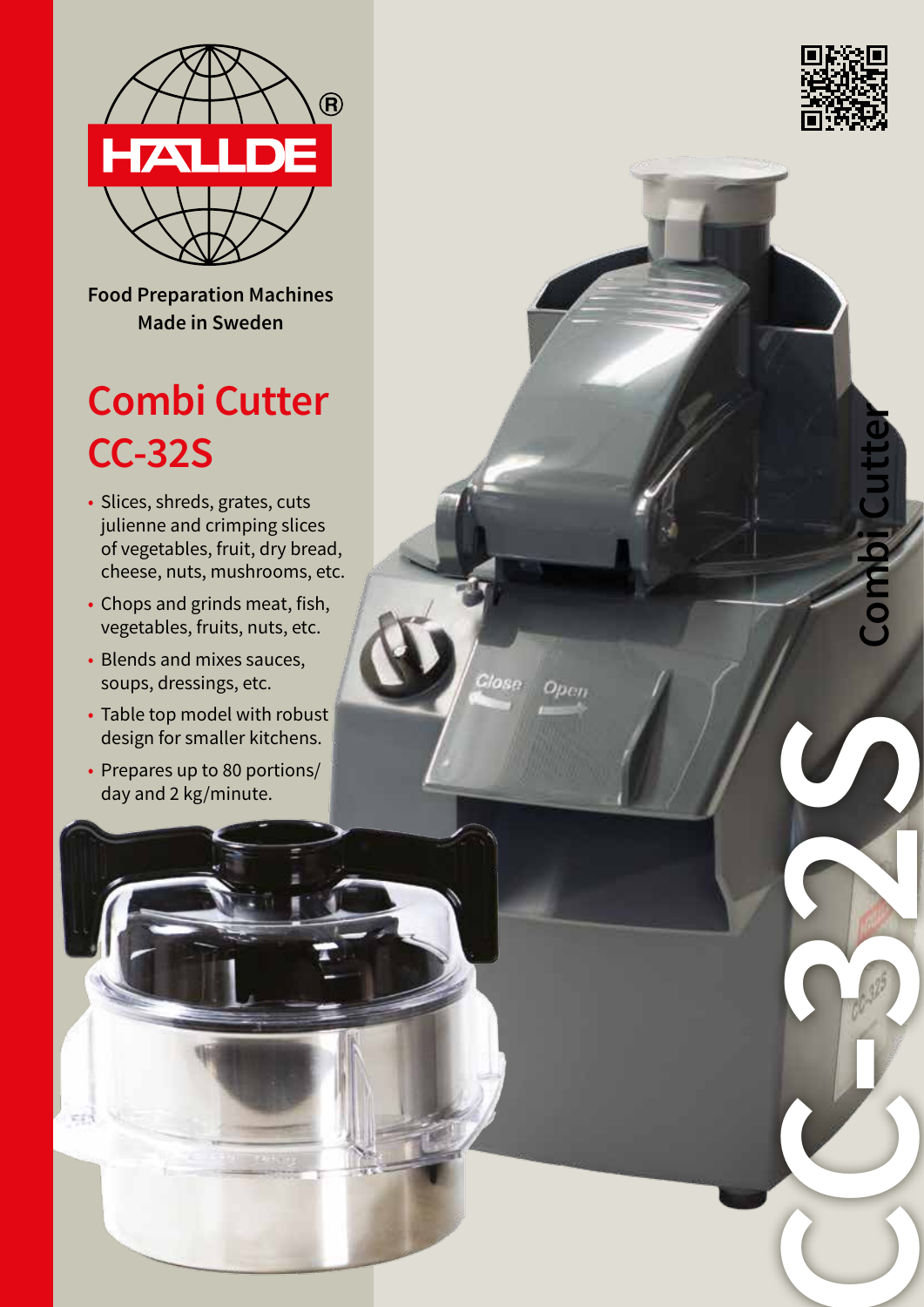

### **Small machine with potential**

HALLDE's Combi Cutter is a perfect compromise for the smaller kitchen. The CC-32S is both a vegetable preparation machine and a vertical cutter in one machine. It's small and compact and easy to put away and take out when you need it.

### **HALLDE Speed Selector**

The CC-32S has two speeds, one high (1,450 rpm) for the vertical cutter and one low (500 rpm) for the vegetable preparation. The machine automatically detects which top is attached and sets the speed to be used.

### **Developed for the best hygiene**

The CC-32S is manufactured solely from hygiene certified material. The machine has smooth surfaces, rounded edges and has no unnecessary recesses where food might penetrate and get stuck. For quick cleaning, all loose parts are simple to remove for easy rinsing of the machine. All loose parts can be washed in the dishwasher.

### **Only the best material**

The machine base and knife chamber are manufactured of ABS-plastic. The feeder is strong polycarbonate and the bowl is stainless steel. Only top quality stainless knife steel is used to manufacture the cutting tools' knife blades.

### **Highest possible reliability**

The powerful motor is geared down and has a high torque, which makes the CC-32S exceptionally reliable – irrespective of the foods you are working with. If the motor is called on to work harder, more power is supplied to ensure even running.





### **Vegetable cutter**

When the pusher plate is folded up the machine stops for filling. When it is folded down the machine restarts and you can continue working. This automatic start and stop function makes your work more effective. A clear advantage, particularly when larger volumes are involved. The feeder has a feed tube for preparing long and narrow items like cucumber and leak.

### **Double safety against unprotected knife**

If the feed cylinder is removed the power is cut. Thanks to this double security there is no risk of the machine starting with an unprotected knife.

### **Cutting tools for all occasions**

Our wide range of large Ø185 mm cutting tools means the CC-32S can handle every conceivable task. It slices, grates/ shreds, cuts juliennes and crimping slices – everything from firm to soft products.





The three litre bowl has a tightly sealing lid that allows for the preparation of larger volumes of both liquid and dry ingredients. The vertical cutter can be run at one speed, 1,450 rpm.

### **Smart functions**

The CC-32S has a patented scraper system with three scraper arms. These keep the lid and the inside of the bowl clean. At the same time they move the ingredients towards the knives during preparation. The design and angle of the knives in combination with the scrapers means that the ingredients are turned in the bowl giving the whole content a uniform texture. This gives perfect results in quick time. The knives are serrated which makes them more wear resistant.



### **Accessories**



2-pack Cutting Tools **4-pack Cutting Tools** Wall Rack Wall Rack Brush



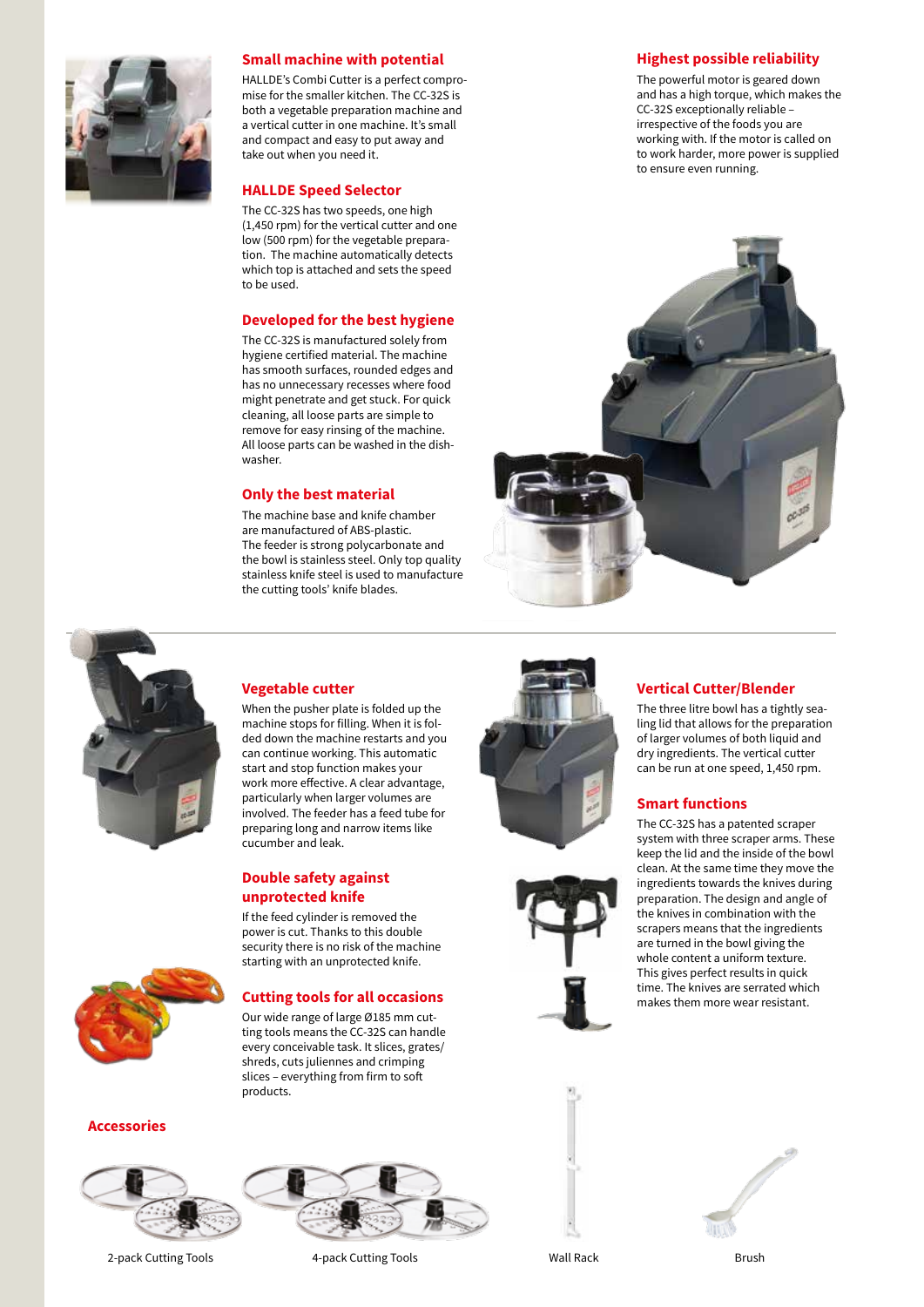## **High quality cutting tools for best results**

All cutting tools are dishwasher safe. **•** = Stainless steel

**\* These dimensions are available for RG-100 and fit in CC-32S.**

\* These dimensions are available for RG-100 and fit in CC-32S.

| <b>Slicer</b><br>1, 2, 4, 6<br>$*$ 0.5, 1.5, 3, 5, 7, 8, 9, 10, 15 mm. | Slices firm and soft vegetables, fruits, mushrooms etc.<br>Dices when combined with a suitable Dicing Grid.<br>Cut French fries in combination with Potato Chip Grid.              |  |
|------------------------------------------------------------------------|------------------------------------------------------------------------------------------------------------------------------------------------------------------------------------|--|
| <b>Crimping Slicer</b><br>4 mm.<br>$*$ 2, 3, 5, 6 mm.                  | Cuts decorative rippled slices of beetroot, cucumber,<br>carrots, etc.                                                                                                             |  |
| <b>Julienne Cutter</b><br>2x2, 4x4 mm.<br>* 2x6, 3x3 mm.               | Cuts julienne of firm products for soups, salads, stews,<br>decorations etc.<br>Suitable to cut slightly curved French fries.                                                      |  |
| <b>Grater/Shredder</b><br>$2, 4, 6$ mm.<br>$*$ 1.5, 3, 4.5, 8, 10 mm.  | Grates carrots and cabbage for raw salads. Grates nuts,<br>almonds and dry bread.<br>Grater 6 or 8 mm is commonly used for grating cheese<br>for pizza and when shredding cabbage. |  |
| <b>Fine Grater</b>                                                     | For finely grating products, from hard/dry cheeses, raw<br>potatoes for Swedish potato pancakes and bread for making<br>breadcrumbs.                                               |  |
| <b>Hard Cheese Grater</b>                                              | Ideal for grating hard cheese such as parmesan. Produces a<br>somewhat coarser grate than the Fine Grater, Extra fine.                                                             |  |
| <b>Fine Grater, Extra Fine</b>                                         | Grates products very finely, such as black radish grated for<br>purée and potatoes for mashing.                                                                                    |  |